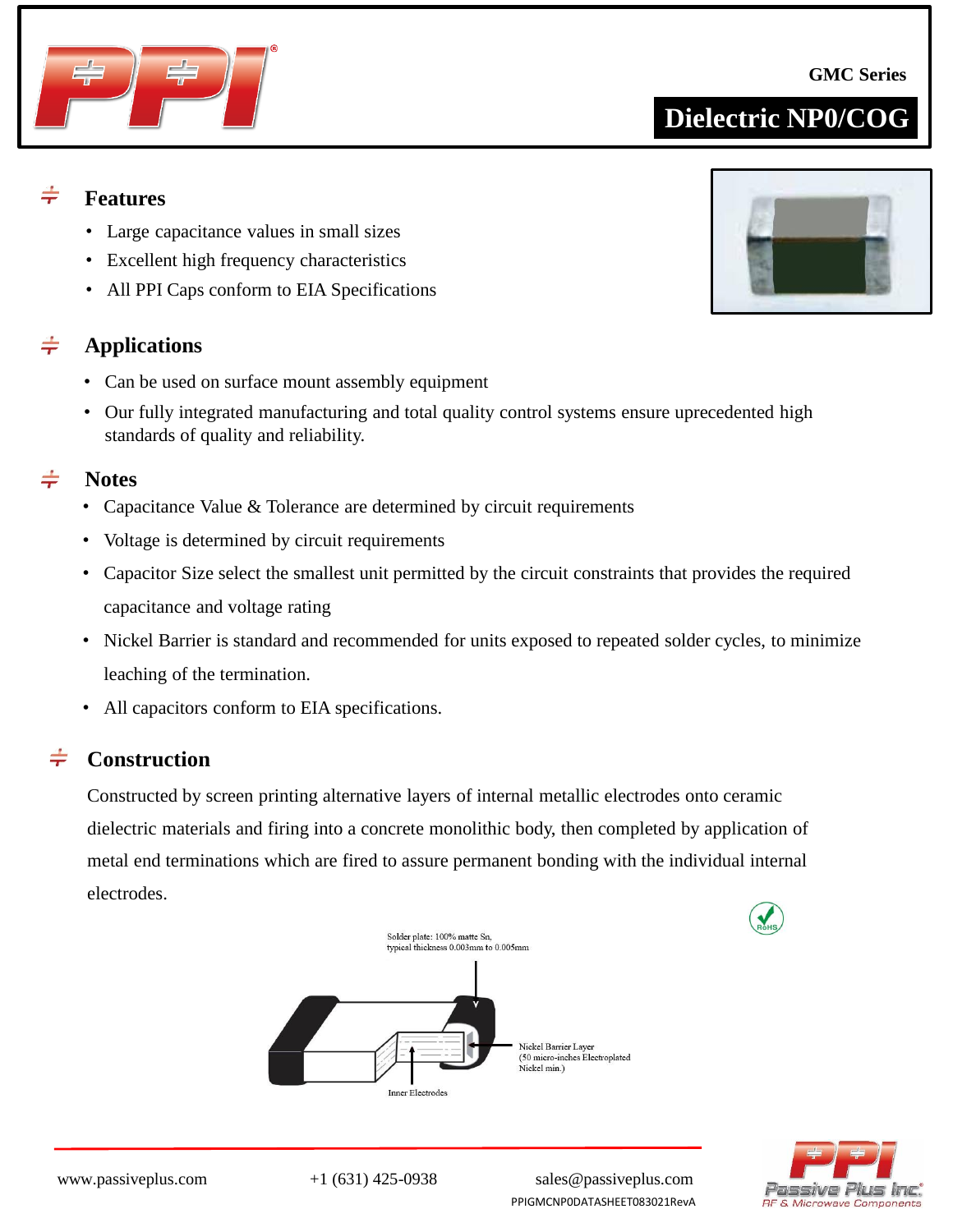

### $\neq$  NP0/ COG

Capacitance change with temperature is 0-30ppm/°C which is less than -0.3%°C from -55°C to +125°C. Typical capacitance change with life is less than -0.1% for NP0s, one-fifth that shown by most other dielectrics. NP0 formulations show no aging characteristics.

#### **Part Numbering**  $\div$



#### $\div$ **Dielectric**

**Ultra Stable Class I Dielectric:** Linear temperature coefficient, low loss, negligible change of electrical properties with time, voltage and frequency.

#### **Dimensions** (mm)

|           |             | <b>Dimensions</b> (mm) |                 |                    |                   |  |  |  |  |  |  |
|-----------|-------------|------------------------|-----------------|--------------------|-------------------|--|--|--|--|--|--|
| Code      | <b>Size</b> | L                      | W               | T                  | <b>BW</b>         |  |  |  |  |  |  |
| 01        | 01005       | $0.40 \pm 0.02$        | $0.20 \pm 0.02$ | $0.20 \pm 0.02$    | $0.07 - 0.14$     |  |  |  |  |  |  |
| 02        | 0201        | $0.60 \pm 0.03$        | $0.30 \pm 0.03$ | $0.30 \pm 0.03$    | $0.15 \pm 0.05$   |  |  |  |  |  |  |
| 04        | 0402        | $1.00 \pm 0.05$        | $0.50 \pm 0.05$ | $0.50 \pm 0.10$    | $0.10 \cdot 0.35$ |  |  |  |  |  |  |
| <b>10</b> | 0603        | $1.60 \pm 0.20$        | $0.80 \pm 0.20$ | 1.0 <sub>max</sub> | $0.10 \cdot 0.40$ |  |  |  |  |  |  |
| 21        | 0805        | $2.00 \pm 0.30$        | $1.25 \pm 0.20$ | 1.40               | $0.25 \cdot 0.75$ |  |  |  |  |  |  |
| 31        | 1206        | $3.20 \pm 0.30$        | $2.50 \pm 0.20$ | 2.20               | $0.25 \cdot 0.75$ |  |  |  |  |  |  |
| 32        | 1210        | $3.20 \pm 0.30$        | $1.60 \pm 0.20$ | 1.80               | $0.25 \cdot 0.75$ |  |  |  |  |  |  |
| 40        | 1808        | $4.50 \pm 0.35$        | $3.20 \pm 0.30$ | 2.20               | $0.25 \div 0.75$  |  |  |  |  |  |  |
| 43        | 1812        | $3.20 \pm 0.30$        | $1.6 \pm 0.20$  | 1.80               | $0.25 \div 0.75$  |  |  |  |  |  |  |
| 45        | 1825        | $5.70 \pm 0.40$        | $5.01 \pm 0.40$ | 1.80               | $0.25 \div 0.75$  |  |  |  |  |  |  |
| 55        | 2220        | $5.70 \pm 0.40$        | $6.30 \pm 0.40$ | 2.20               | $0.25 \div 0.75$  |  |  |  |  |  |  |
| 57        | 2225        | $4.50 \pm 0.35$        | $6.30 \pm 0.40$ | 2.20               | $0.25 \cdot 0.75$ |  |  |  |  |  |  |



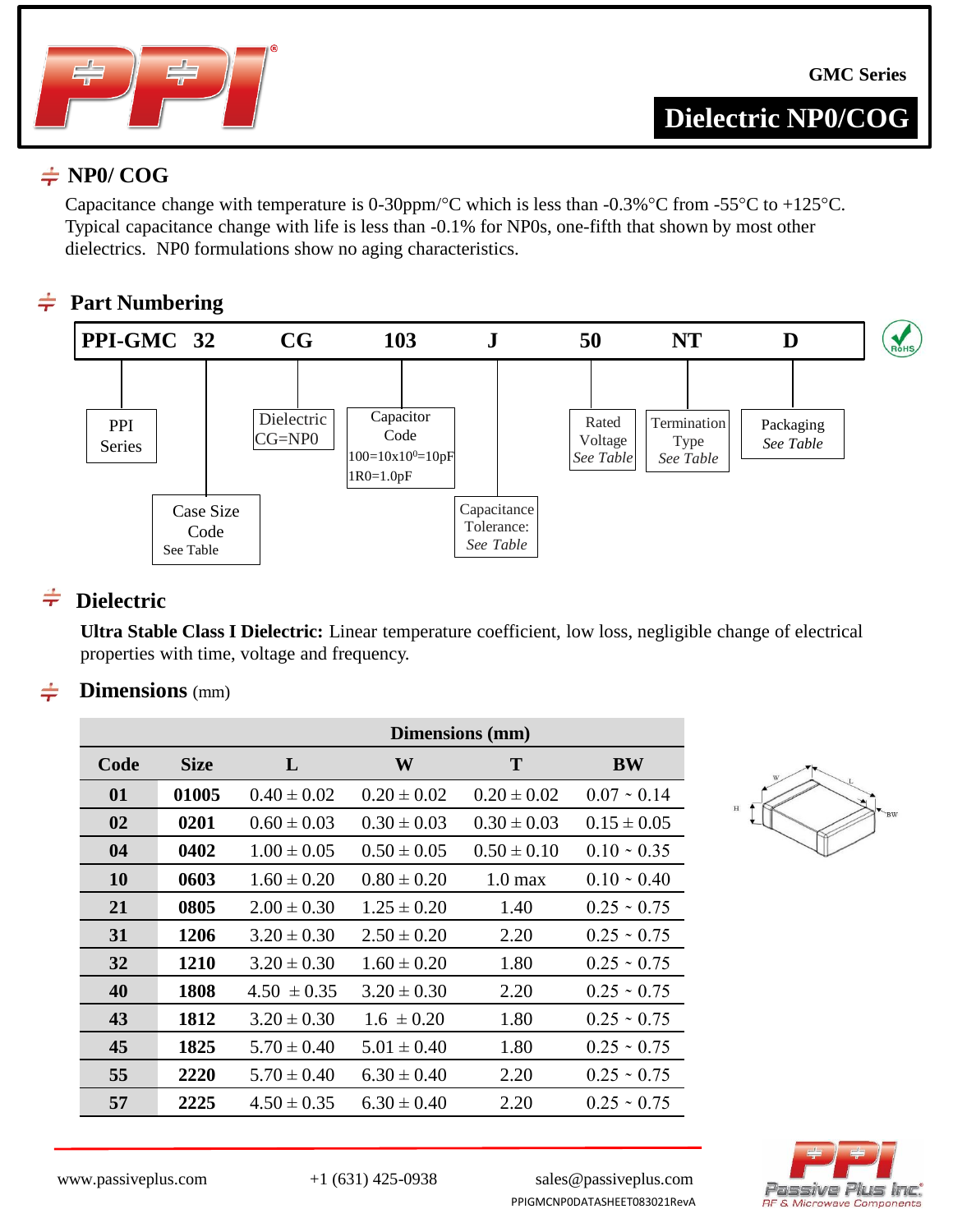

### **Capacitance Code**

| <b>Cap Code</b> | Value | <b>Cap Code Value</b> |        | <b>Cap Code Value</b> |       | <b>Cap Code</b> | Value |
|-----------------|-------|-----------------------|--------|-----------------------|-------|-----------------|-------|
| 0R5             | 0.5pF | 100                   | 10pF   | 104                   | 0.1uF | 106             | 10uF  |
| 5R0             | 5.0pF | 103                   | 0.01uF | 105                   | 1.0uF | 107             | 100uF |

#### **Capacitance Tolerances**

| Code | $\mathbf{B}$ |  | CDF GJ K |  | M |                                                                                                         |
|------|--------------|--|----------|--|---|---------------------------------------------------------------------------------------------------------|
|      |              |  |          |  |   | Tol. $\pm 0.1pF$ $\pm 0.25pF$ $\pm 0.5pF$ $\pm 1\%$ $\pm 2\%$ $\pm 5\%$ $\pm 10\%$ $\pm 20\%$ -20% -80% |

#### $\neq$  **Rated Voltages**

| Code       | <b>Voltage</b> | Code | <b>Voltage</b> |
|------------|----------------|------|----------------|
| <b>4R0</b> | 4.0V           | 350  | 35V            |
| 6R3        | 6.3V           | 500  | 50V            |
| 100        | 10V            | 630  | 63V            |
| 160        | 16V            | 101  | 100V           |
| 250        | 25V            | 201  | 200V           |

### **Terminations**

Nickel barrier is standard and recommended for units exposed to repeated solder cycles to minimize leaching of the termination.

| Code      | <b>Description</b> |
|-----------|--------------------|
| <b>NT</b> | Sn/Ni              |
| PT.       | Pd/Ag              |

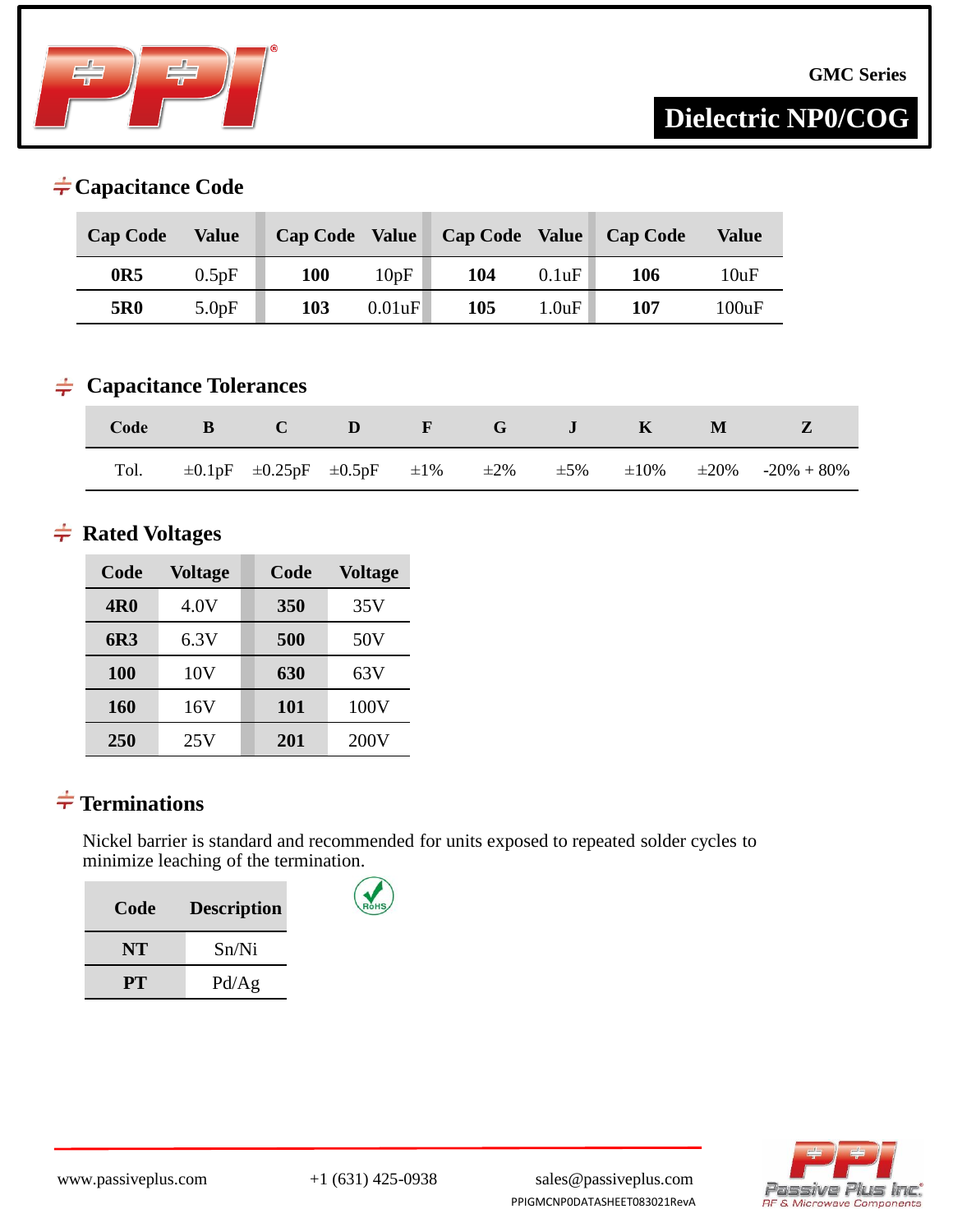

#### **GMC Series**

**Dielectric NP0/COG**

### **Electrical Specifications**

| <b>Operating Temperature Range</b>                              | -55 $\mathrm{^{\circ}C}$ to +125 $\mathrm{^{\circ}C}$                                                                       |
|-----------------------------------------------------------------|-----------------------------------------------------------------------------------------------------------------------------|
| Temperature Coefficient (TC)                                    | $0\pm 30$ ppm/°C                                                                                                            |
| Temperature Voltage Coefficient<br>$(\Delta c$ Max @ $V_{DCW})$ | $0\pm 30$ ppm/°C                                                                                                            |
| <b>Dissipation Factor</b>                                       | $0.1\%$ Max, $0.02\%$ Typical                                                                                               |
| Insulation Resistance (IR)                                      | 25 $\degree$ C, VDCW; > 100 GWF or 1000WF, whichever is less<br>125 $\degree$ C VDCW; > 10 GWF or 100 WF, whichever is less |
| Dielectric Withstanding Voltage                                 | 3 X VDCW                                                                                                                    |
| <b>Aging Rate</b>                                               | 0% per decade hour                                                                                                          |
| <b>Test Parameters</b>                                          | C $\lt$ =1000pF, f = 1MHz, V = 1.0 Vrms $\pm$ 0.2Vrms, T = 25 °C<br>C>1000pF, f = 1KHz, V = 1.0Vrms $\pm$ 0.2Vrms, T = 25°C |

## **01005: PPI-GMC01**

| Value    | Code | Tol. | Rated WVDC  | Value | Code | Tol. | Rated WVDC             | Value | Code | Tol.    | Rated WVDC  |
|----------|------|------|-------------|-------|------|------|------------------------|-------|------|---------|-------------|
| $0.5$ pF | OR5  |      |             | 6.8   | 6R8  | B,C  |                        | 33    | 330  |         |             |
| 1.0      | 1R0  |      |             | 8.2   | 8R2  |      |                        | 39    | 390  |         |             |
| 1.2      | 1R2  |      |             | 10    | 100  |      | 6.3V or 16V<br>F,G,J,K | 43    | 430  |         | 6.3V or 16V |
| 1.5      | 1R5  |      |             | 11    | 110  |      |                        | 47    | 470  | F,G,J,K |             |
| 1.8      | 1R8  |      |             | 12    | 120  |      |                        | 51    | 510  |         |             |
| 2.2      | 2R2  | B,C  | 6.3V or 16V | 15    | 150  |      |                        | 56    | 560  |         |             |
| 2.7      | 2R7  |      |             | 18    | 180  |      |                        | 62    | 620  |         | 6.3V        |
| 3.3      | 3R3  |      |             | 20    | 200  |      |                        | 68    | 680  |         |             |
| 3.9      | 3R9  |      |             | 22    | 220  |      |                        | 82    | 820  |         |             |
| 4.7      | 4R7  |      |             | 27    | 270  |      |                        | 100   | 101  |         |             |
| 5.6      | 5R6  |      |             | 30    | 300  |      |                        |       |      |         |             |

| 0201: PPI-GMC02 |                 |      |            |       |      |         |            |       |      |         |            |
|-----------------|-----------------|------|------------|-------|------|---------|------------|-------|------|---------|------------|
| Value           | Code            | Tol. | Rated WVDC | Value | Code | Tol.    | Rated WVDC | Value | Code | Tol.    | Rated WVDC |
| $0.5$ pF        | OR <sub>5</sub> |      |            | 6.8   | 6R8  | B,C     |            | 33    | 330  |         |            |
| 1.0             | 1R <sub>0</sub> |      |            | 8.2   | 8R2  |         |            | 39    | 390  |         |            |
| 1.2             | 1R2             |      |            | 10    | 100  |         |            | 43    | 430  |         |            |
| 1.5             | 1R5             |      |            | 11    | 110  |         |            | 47    | 470  |         |            |
| 1.8             | 1R8             |      |            | 12    | 120  |         |            | 51    | 510  |         |            |
| 2.2             | 2R2             | B,C  | 25V or 50V | 15    | 150  |         | 25V or 50V | 56    | 560  | F,G,J,K | 25V or 50V |
| 2.7             | 2R7             |      |            | 18    | 180  | F,G,J,K |            | 62    | 620  |         |            |
| 3.3             | 3R3             |      |            | 20    | 200  |         |            | 68    | 680  |         |            |
| 3.9             | 3R9             |      |            | 22    | 220  |         |            | 82    | 820  |         |            |
| 4.7             | 4R7             |      |            | 27    | 270  |         |            | 100   | 101  |         |            |
| 5.6             | 5R6             |      |            | 30    | 300  |         |            | 120   | 121  |         |            |



PPIGMCNP0DATASHEET083021RevA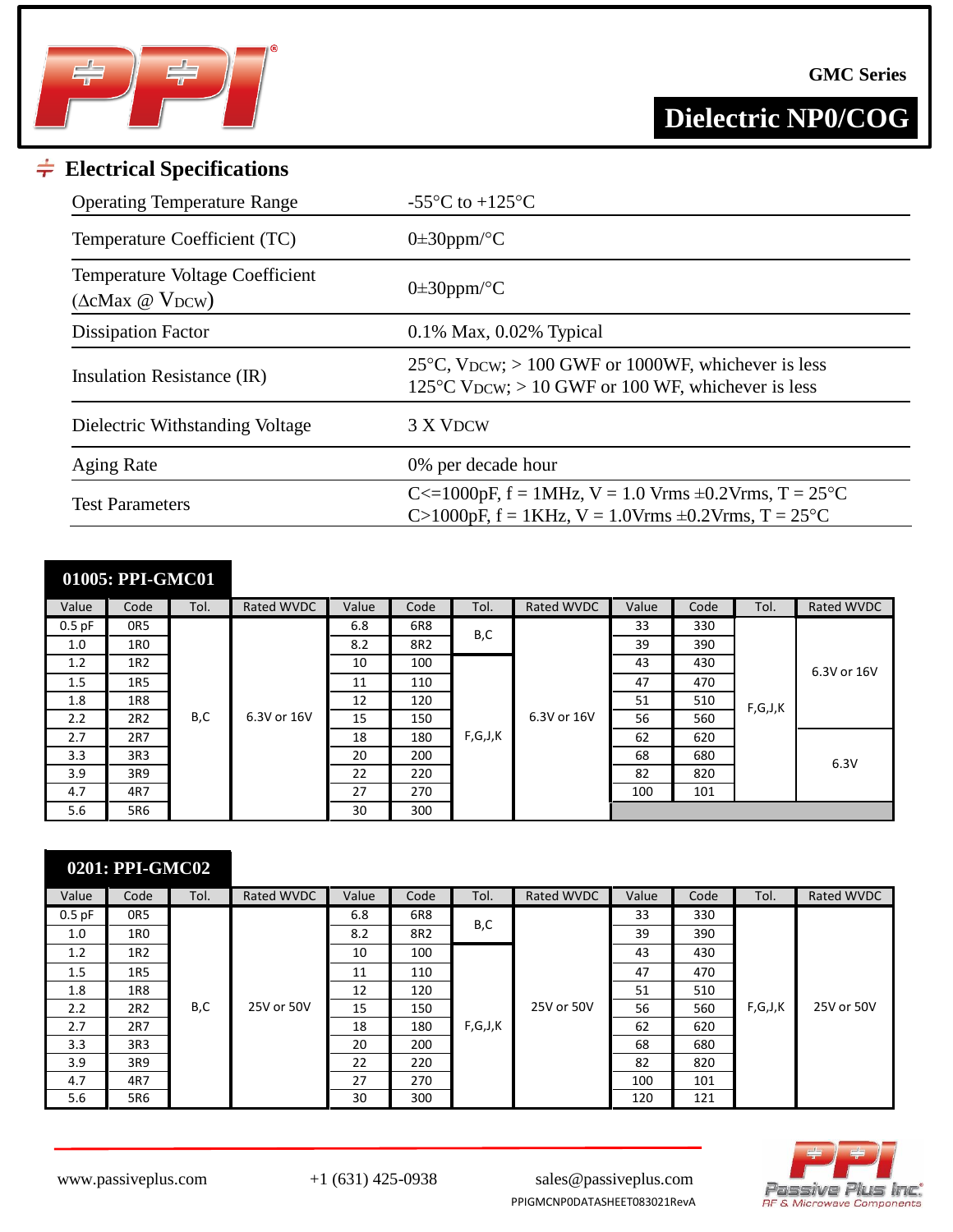

**GMC Series**

┑

**Dielectric NP0/COG**

| 0402: PPI-GMC04 |      |      |       |
|-----------------|------|------|-------|
| Value           | Code | Tol. | Rated |

| Value    | Code            | Tol. | Rated WVDC    | Value | Code | Tol.    | Rated WVDC    | Value             | Code | Tol.    | Rated WVDC    |
|----------|-----------------|------|---------------|-------|------|---------|---------------|-------------------|------|---------|---------------|
| $0.5$ pF | OR <sub>5</sub> |      |               | 8.0   | 8R0  |         |               | 82                | 820  |         | 10V or 16V or |
| 1.0      | 1R0             |      |               | 8.2   | 8R2  | B,C     |               | 91                | 910  |         | 25V or 50V or |
| 1.2      | 1R2             |      |               | 9.0   | 9R0  |         |               | 100               | 101  |         | 100V or 200V  |
| 1.5      | 1R5             |      |               | 9.1   | 9R1  |         |               | 110               | 111  |         |               |
| 1.8      | 1R8             |      |               | 10    | 100  |         |               | 120               | 121  |         |               |
| 2.0      | 2R <sub>0</sub> |      |               | 11    | 110  |         |               | 130               | 131  |         |               |
| 2.2      | 2R2             |      |               | 12    | 120  |         |               | 150               | 151  |         |               |
| 2.4      | 2R4             |      |               | 13    | 130  |         |               | 180               | 181  |         |               |
| 2.7      | 2R7             |      |               | 15    | 150  |         |               | 200               | 201  |         |               |
| 3.0      | 3R <sub>0</sub> |      |               | 18    | 180  |         |               | 220               | 221  |         |               |
| 3.3      | 3R3             |      |               | 20    | 200  |         |               | 240               | 241  |         | 10V or 16V or |
| 3.5      | 3R5             |      | 10V or 16V or | 22    | 220  |         | 10V or 16V or | 270               | 271  |         | 25V or 50V or |
| 3.6      | 3R6             | B,C  | 25V or 50V or | 24    | 240  |         | 25V or 50V or | 300               | 301  | F,G,J,K | 100V          |
| 3.9      | 3R9             |      | 100V or 200V  | 27    | 270  |         | 100V or 200V  | 330               | 331  |         |               |
| 4.0      | 4R <sub>0</sub> |      |               | 30    | 300  | F,G,J,K |               | 390               | 391  |         |               |
| 4.3      | 4R3             |      |               | 33    | 330  |         |               | 430               | 431  |         |               |
| 4.7      | 4R7             |      |               | 36    | 360  |         |               | 470               | 471  |         |               |
| 5.0      | 5R0             |      |               | 39    | 390  |         |               | 560               | 561  |         |               |
| 5.1      | 5R1             |      |               | 43    | 430  |         |               | 680               | 681  |         |               |
| 5.6      | 5R6             |      |               | 47    | 470  |         |               | 820               | 821  |         |               |
| 6.0      | 6RO             |      |               | 51    | 510  |         |               | 1.0 <sub>nf</sub> | 102  |         |               |
| 6.3      | 6R3             |      |               | 56    | 560  |         |               | 1.2               | 122  |         | 10V or 16V or |
| 6.8      | 6R8             |      |               | 62    | 620  |         |               | 1.5               | 152  |         | 25V or 50V    |
| 7.0      | 7R0             |      |               | 68    | 680  |         |               | 1.8               | 182  |         | 10V or 16V or |
| 7.5      | 7R5             |      |               | 75    | 750  |         |               | 2.2               | 222  |         | 25V           |



PPIGMCNP0DATASHEET083021RevA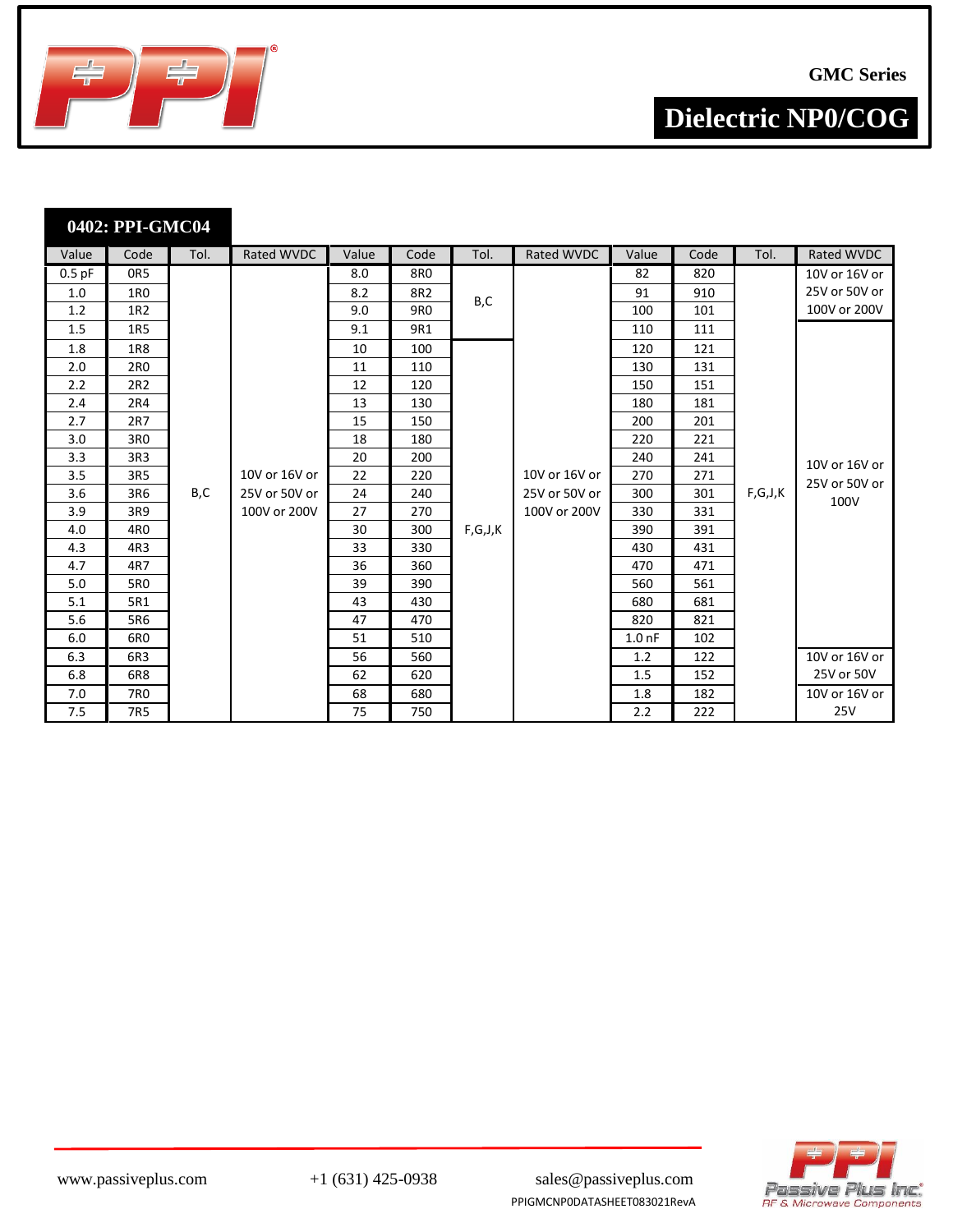

| 0603: PPI-GMC10 |  |
|-----------------|--|
|                 |  |

| Value    | Code            | Tol. | Rated WVDC    | Value | Code | Tol.    | Rated WVDC                    | Value             | Code | Tol.       | Rated WVDC    |
|----------|-----------------|------|---------------|-------|------|---------|-------------------------------|-------------------|------|------------|---------------|
| $0.5$ pF | OR5             |      |               | 9.1   | 9R1  |         |                               | 160               | 161  |            |               |
| 1.0      | 1R <sub>0</sub> |      |               | 10    | 100  |         |                               | 180               | 181  |            |               |
| 1.2      | 1R2             |      |               | 11    | 110  |         |                               | 200               | 201  |            |               |
| 1.3      | 1R <sub>3</sub> |      |               | 12    | 120  |         |                               | 220               | 221  |            |               |
| 1.5      | 1R5             |      |               | 13    | 130  |         |                               | 240               | 241  |            |               |
| 1.8      | 1R8             |      |               | 15    | 150  |         |                               | 270               | 271  |            |               |
| 2.0      | 2R0             |      |               | 18    | 180  |         |                               | 300               | 301  |            |               |
| 2.2      | 2R2             |      |               | 20    | 200  |         |                               | 330               | 331  |            |               |
| 2.4      | 2R4             |      |               | 22    | 220  |         |                               | 390               | 391  |            |               |
| 2.7      | 2R7             |      |               | 24    | 240  |         |                               | 430               | 431  |            |               |
| 3.0      | 3R <sub>0</sub> |      |               | 27    | 270  |         |                               | 470               | 471  |            | 25V or 50V or |
| 3.3      | 3R3             |      |               | 30    | 300  | F,G,J,K | 25V or 50V or<br>100V or 200V | 510               | 511  | F,G,J,K    | 100V or 200V  |
| 3.6      | 3R6             |      |               | 33    | 330  |         |                               | 560               | 561  |            |               |
| 3.9      | 3R9             | B,C  | 25V or 50V or | 36    | 360  |         |                               | 680               | 681  |            |               |
| 4.0      | 4R <sub>0</sub> |      | 100V or 200V  | 39    | 390  |         |                               | 750               | 751  |            |               |
| 4.3      | 4R3             |      |               | 43    | 430  |         |                               | 820               | 821  |            |               |
| 4.7      | 4R7             |      |               | 47    | 470  |         |                               | 910               | 911  |            |               |
| 5.0      | 5R0             |      |               | 51    | 510  |         |                               | 1.0 <sub>nf</sub> | 102  |            |               |
| 5.1      | 5R1             |      |               | 56    | 560  |         |                               | 1.2               | 122  |            |               |
| 5.6      | 5R6             |      |               | 62    | 620  |         |                               | 1.5               | 152  |            |               |
| 6.0      | 6R <sub>0</sub> |      |               | 68    | 680  |         |                               | 1.8               | 182  |            |               |
| 6.2      | 6R2             |      |               | 75    | 750  |         |                               | 2.2               | 222  |            |               |
| 6.8      | 6R8             |      |               | 82    | 820  |         |                               | 2.7               | 272  |            |               |
| 7.0      | 7R0             |      | 91            | 910   |      |         | 3.3                           | 332               |      |            |               |
| 7.5      | 7R5             |      | 100           | 101   |      |         | 3.9                           | 392               |      | 25V or 50V |               |
| 8.0      | 8R0             |      | 120           | 121   |      |         | 4.7                           | 472               |      |            |               |
| 8.2      | 8R2             |      |               | 130   | 131  |         |                               | 5.6               | 562  |            |               |
| 9.0      | 9R0             |      |               | 150   | 151  |         |                               | 10                | 103  |            |               |



PPIGMCNP0DATASHEET083021RevA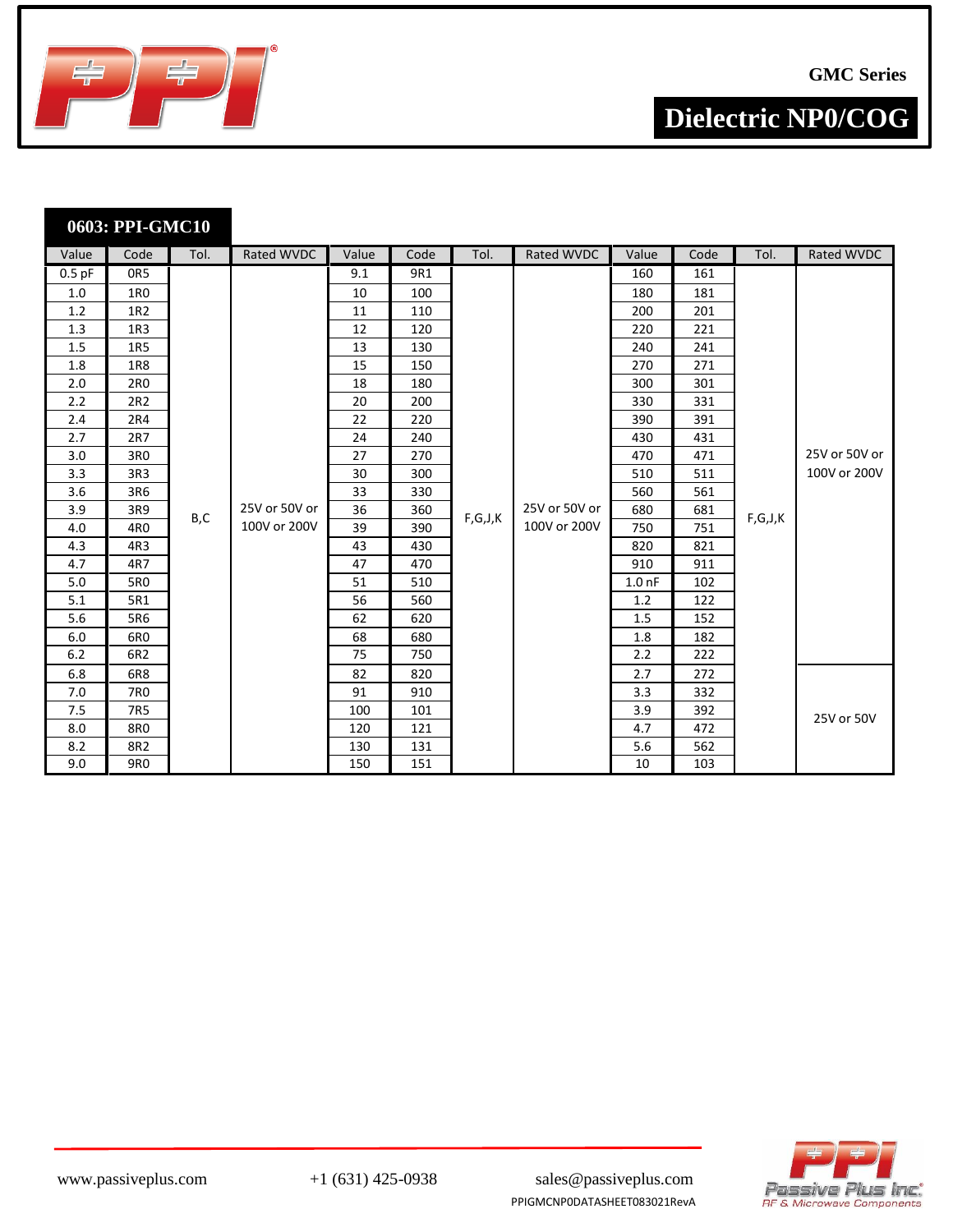

|          | 0805: PPI-GMC21 |         |                |       |      |         |                   |                   |      |                                               |                |
|----------|-----------------|---------|----------------|-------|------|---------|-------------------|-------------------|------|-----------------------------------------------|----------------|
| Value    | Code            | Tol.    | Rated WVDC     | Value | Code | Tol.    | <b>Rated WVDC</b> | Value             | Code | Tol.                                          | Rated WVDC     |
| $0.5$ pF | OR5             |         |                | 11    | 110  |         |                   | 270               | 271  |                                               |                |
| 1.0      | 1R <sub>0</sub> |         |                | 12    | 120  |         |                   | 300               | 301  |                                               |                |
| 1.1      | 1R1             |         |                | 13    | 130  |         |                   | 330               | 331  |                                               |                |
| 1.2      | 1R2             |         |                | 15    | 150  |         |                   | 360               | 361  |                                               |                |
| 1.3      | 1R3             |         |                | 16    | 160  |         |                   | 390               | 391  |                                               |                |
| 1.5      | <b>1R5</b>      |         |                | 18    | 180  |         |                   | 430               | 431  |                                               |                |
| 1.6      | 1R6             |         |                | 20    | 200  |         |                   | 470               | 471  |                                               |                |
| 1.8      | <b>1R8</b>      |         |                | 22    | 220  |         |                   | 510               | 511  |                                               |                |
| 2.0      | 2R0             |         |                | 24    | 240  |         |                   | 560               | 561  |                                               |                |
| 2.2      | 2R2             |         |                | 27    | 270  |         |                   | 680               | 681  |                                               |                |
| 2.4      | 2R4             |         |                | 30    | 300  |         |                   | 750               | 751  |                                               |                |
| 2.7      | 2R7             |         |                | 33    | 330  |         |                   | 820               | 821  |                                               |                |
| 3.0      | 3R0             |         |                | 36    | 360  |         |                   | 910               | 911  |                                               | 16V or 25V or  |
| 3.3      | 3R3             |         |                | 39    | 390  |         |                   | 1.0 <sub>nf</sub> | 102  |                                               | 50V or 100V or |
| 3.6      | 3R6             |         | 16V or 25V or  | 43    | 430  |         | 16V or 25V or     | 1.2               | 122  | $\mathsf{F},\mathsf{G},\mathsf{J},\mathsf{K}$ | 200V           |
| 3.9      | 3R9             | B,C     | 50V or 100V or | 47    | 470  | F,G,J,K | 50V or 100V or    | 1.5               | 152  |                                               |                |
| 4.0      | 4R0             |         | 200V           | 51    | 510  |         | 200V              | 1.8               | 182  |                                               |                |
| 4.3      | 4R3             |         |                | 56    | 560  |         |                   | 2.2               | 222  |                                               |                |
| 4.7      | 4R7             |         |                | 62    | 620  |         |                   | 2.4               | 242  |                                               |                |
| 5.0      | 5R0             |         |                | 68    | 680  |         |                   | 2.7               | 272  |                                               |                |
| 5.1      | 5R1             |         |                | 75    | 750  |         |                   | 3.3               | 332  |                                               |                |
| 5.6      | 5R6             |         |                | 82    | 820  |         |                   | 3.9               | 392  |                                               |                |
| 6.0      | 6R0             |         |                | 91    | 910  |         |                   | 4.7               | 472  |                                               |                |
| $6.2$    | 6R2             |         |                | 100   | 101  |         |                   | 5.6               | 562  |                                               |                |
| 6.8      | 6R8             |         |                | 120   | 121  |         |                   | 6.8               | 682  |                                               |                |
| 7.0      | 7R0             |         |                | 130   | 131  |         |                   | 8.2               | 822  |                                               |                |
| 7.5      | 7R5             |         |                | 150   | 151  |         |                   | 10                | 103  |                                               |                |
| 8.0      | <b>8R0</b>      |         |                | 160   | 161  |         |                   | 15                | 153  |                                               | 16V or 25V or  |
| 8.2      | 8R2             |         |                | 180   | 181  |         |                   | 22                | 223  |                                               | 50V or 100V    |
| 9.0      | <b>9R0</b>      |         |                | 200   | 201  |         |                   | 33                | 333  |                                               |                |
| 9.1      | 9R1             |         |                | 220   | 221  |         |                   |                   |      |                                               |                |
| 10       | 100             | F,G,J,K |                | 240   | 241  |         |                   |                   |      |                                               |                |



www.passiveplus.com +1 (631) 425-0938 sales@passiveplus.com PPIGMCNP0DATASHEET083021RevA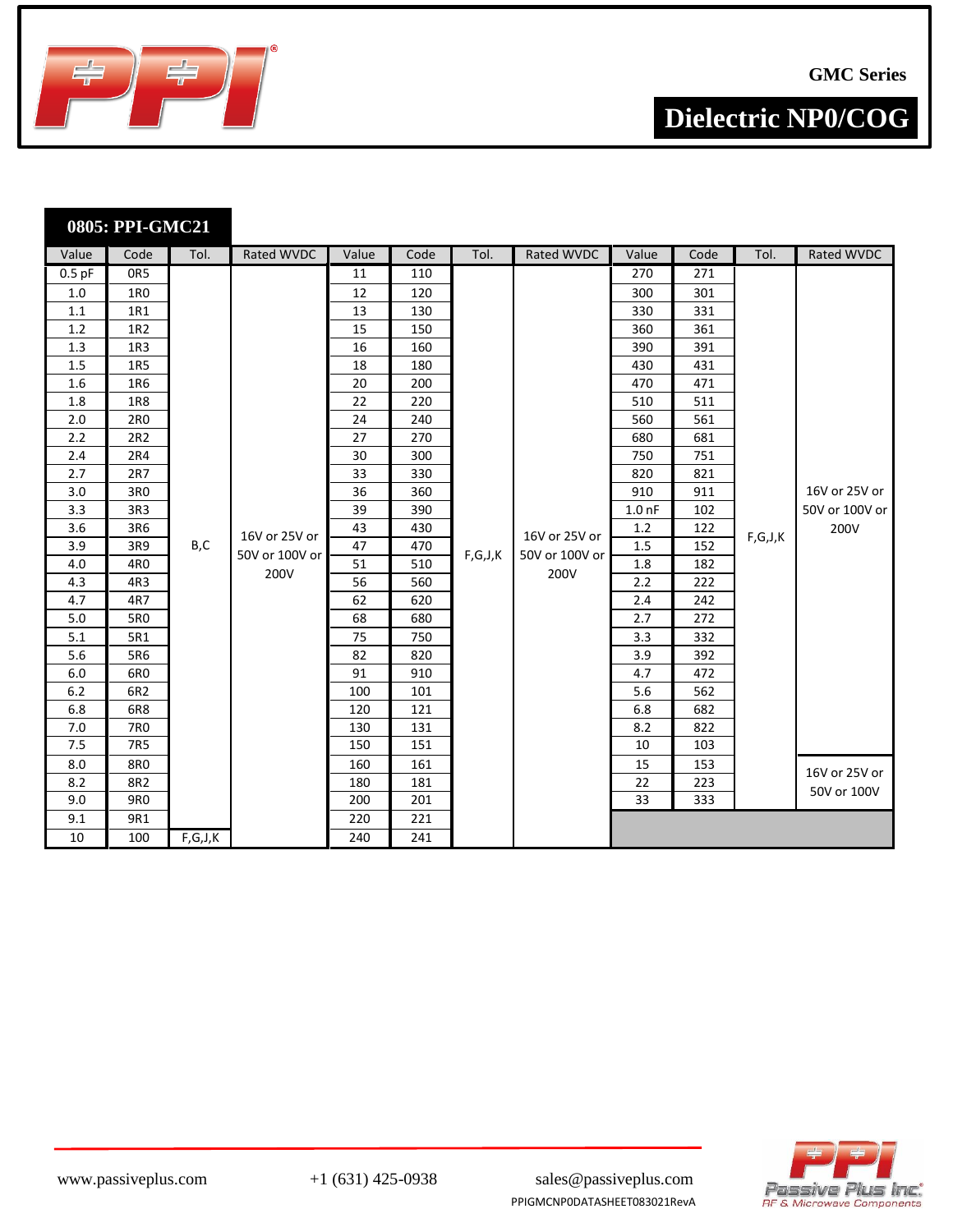

|            | 1206: PPI-GMC31   |         |               |                 |            |         |               |                   |            |         |               |
|------------|-------------------|---------|---------------|-----------------|------------|---------|---------------|-------------------|------------|---------|---------------|
| Value      | Code              | Tol.    | Rated WVDC    | Value           | Code       | Tol.    | Rated WVDC    | Value             | Code       | Tol.    | Rated WVDC    |
| $0.5$ pF   | OR5               |         |               | 13              | 130        |         |               | 390               | 391        |         |               |
| $1.0\,$    | 1RO               |         |               | 15              | 150        |         |               | 430               | 431        |         |               |
| $1.1\,$    | 1R1               |         |               | $\overline{16}$ | 160        |         |               | 470               | 471        |         |               |
| 1.2        | 1R2               |         |               | 18              | 180        |         |               | 510               | 511        |         |               |
| 1.3        | 1R3               |         |               | 20              | 200        |         |               | 560               | 561        |         |               |
| 1.5        | 1R5               |         |               | 22              | 220        |         |               | 680               | 681        |         |               |
| 1.6        | 1R6               |         |               | 24              | 240        |         |               | 750               | 751        |         |               |
| 1.8        | <b>1R8</b>        |         |               | 27              | 270        |         |               | 820               | 821        |         |               |
| 2.0        | 2R0               |         |               | 30              | 300        |         |               | 910               | 911        |         |               |
| 2.2        | 2R2               |         |               | 33              | 330        |         |               | 1.0 <sub>nP</sub> | 102        |         |               |
| 2.4        | 2R4               |         |               | 36              | 360        |         |               | 1.2               | 122        |         |               |
| 2.7        | 2R7               |         |               | 39              | 390        |         |               | 1.5               | 152        |         |               |
| 3.0        | 3R0               |         |               | 43              | 430        |         |               | 1.8               | 182        |         | 25V or 50V or |
| 3.3        | 3R3               |         |               | 47              | 470        |         |               | 2.2               | 222        |         | 100V or 200V  |
| 3.6        | 3R6               |         |               | 51              | 510        |         |               | 2.4               | 242        |         |               |
| 3.9        | 3R9               | B,C     |               | 56              | 560        |         |               | 2.7               | 272        |         |               |
| 4.0        | 4R0               |         | 25V or 50V or | 62              | 620        | F,G,J,K | 25V or 50V or | 3.3               | 332        | F,G,J,K |               |
| 4.3        | 4R3               |         | 100V or 200V  | 68              | 680        |         | 100V or 200V  | 3.9               | 392        |         |               |
| 4.7        | 4R7               |         |               | 75              | 750        |         |               | 4.7               | 472        |         |               |
| 5.0        | 5R0               |         |               | 82              | 820        |         |               | 5.6               | 562        |         |               |
| 5.1        | 5R1               |         |               | 91              | 910        |         |               | 6.8               | 682        |         |               |
| 5.6        | 5R6               |         |               | 100             | 101        |         |               | 8.2               | 822        |         |               |
| 6.0        | 6RO               |         |               | 120             | 121        |         |               | 10                | 103        |         |               |
| 6.2        | 6R2               |         |               | 130             | 131        |         |               | 15                | 153        |         |               |
| 6.8        | 6R8               |         |               | 150             | 151        |         |               | 18                | 183        |         |               |
| 7.0        | 7R0               |         |               | 160             | 161        |         |               | 22                | 223        |         |               |
| 7.5        | 7R5               |         |               | 180             | 181        |         |               | 27                | 273        |         |               |
| 8.0        | <b>8R0</b>        |         |               | 200             | 201        |         |               | 33                | 333        |         |               |
| 8.2        | 8R2               |         |               | 220             | 221        |         |               | 39                | 393        |         | 25V or 50V or |
| 9.0<br>9.1 | <b>9R0</b><br>9R1 |         |               | 240<br>270      | 241<br>271 |         |               | 49<br>56          | 473<br>563 |         | 100V          |
| 10         | 100               |         |               | 300             | 301        |         |               | 68                | 683        |         |               |
| 11         | 110               | F,G,J,K |               | 330             | 331        |         |               | 82                | 823        |         |               |
| 12         | 120               |         |               | 360             | 361        |         |               | 100               | 104        |         |               |



PPIGMCNP0DATASHEET083021RevA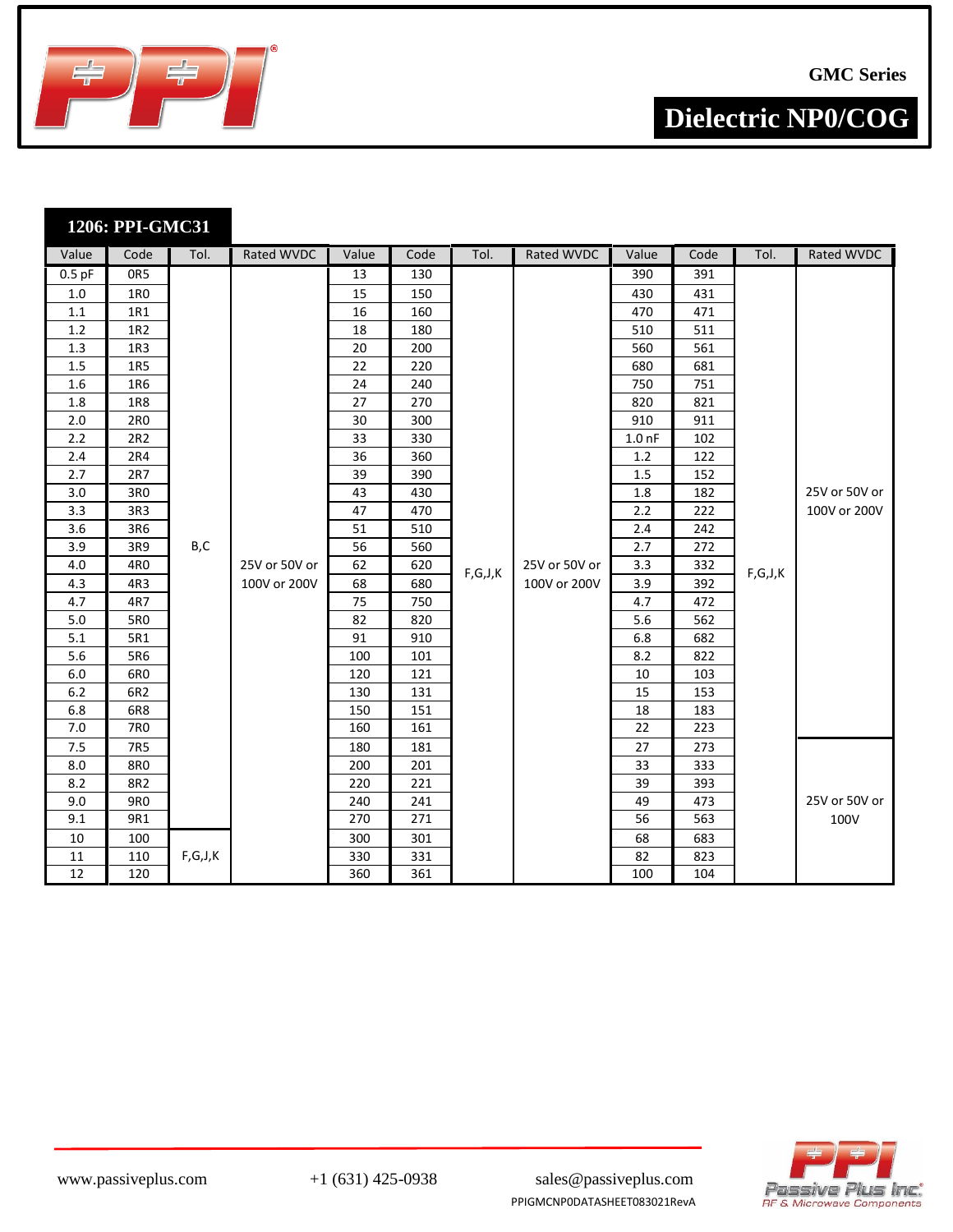

|                   | 1210: PPI-GMC32 |         |                |       |      |         |                |                   |      |         |                |
|-------------------|-----------------|---------|----------------|-------|------|---------|----------------|-------------------|------|---------|----------------|
| Value             | Code            | Tol.    | Rated WVDC     | Value | Code | Tol.    | Rated WVDC     | Value             | Code | Tol.    | Rated WVDC     |
| 1.0 <sub>pF</sub> | 1R <sub>0</sub> |         |                | 18    | 180  |         |                | 680               | 681  |         |                |
| $1.1\,$           | 1R1             |         |                | 20    | 200  |         |                | 750               | 751  |         |                |
| 1.2               | 1R2             |         |                | 22    | 220  |         |                | 820               | 821  |         |                |
| 1.3               | 1R <sub>3</sub> |         |                | 24    | 240  |         |                | 910               | 911  |         |                |
| 1.5               | <b>1R5</b>      |         |                | 27    | 270  |         |                | 1.0 <sub>nP</sub> | 102  |         |                |
| 1.6               | 1R6             |         |                | 30    | 300  |         |                | 1.2               | 122  |         |                |
| 1.8               | <b>1R8</b>      |         |                | 33    | 330  |         |                | 1.5               | 152  |         |                |
| 2.0               | 2R0             |         |                | 36    | 360  |         |                | 1.8               | 182  |         |                |
| 2.2               | 2R2             |         |                | 39    | 390  |         |                | $2.2\,$           | 222  |         |                |
| 2.4               | 2R4             |         |                | 43    | 430  |         |                | 2.4               | 242  |         |                |
| 2.7               | 2R7             |         |                | 47    | 470  |         |                | 2.7               | 272  |         |                |
| 3.0               | 3R0             |         |                | 51    | 510  |         |                | 3.3               | 332  |         | 16V or 25V or  |
| 3.3               | 3R3             |         |                | 56    | 560  |         |                | 3.9               | 392  |         | 50V or 100V or |
| 3.6               | 3R6             |         |                | 62    | 620  |         |                | 4.7               | 472  |         | 200V           |
| 3.9               | 3R9             | B,C     |                | 68    | 680  |         |                | 5.6               | 562  |         |                |
| 4.0               | 4R0             |         |                | 75    | 750  |         |                | 6.8               | 682  |         |                |
| 4.3               | 4R3             |         | 16V or 25V or  | 82    | 820  |         | 16V or 25V or  | 8.2               | 822  | F,G,J,K |                |
| 4.7               | 4R7             |         | 50V or 100V or | 91    | 910  | F,G,J,K | 50V or 100V or | 10                | 103  |         |                |
| 5.0               | 5R0             |         | 200V           | 100   | 101  |         | 200V           | 12                | 123  |         |                |
| 5.1               | 5R1             |         |                | 120   | 121  |         |                | 15                | 153  |         |                |
| 5.6               | 5R6             |         |                | 130   | 131  |         |                | 18                | 183  |         |                |
| 6.0               | 6R <sub>0</sub> |         |                | 150   | 151  |         |                | 22                | 223  |         |                |
| 6.2               | 6R2             |         |                | 160   | 161  |         |                | 27                | 273  |         |                |
| 6.8               | 6R8             |         |                | 180   | 181  |         |                | 33                | 333  |         |                |
| 7.0               | 7R0             |         |                | 200   | 201  |         |                | 39                | 393  |         |                |
| 7.5               | 7R5             |         |                | 220   | 221  |         |                | 47                | 473  |         |                |
| 8.0               | 8R0             |         |                | 240   | 241  |         |                | 56                | 563  |         |                |
| 8.2               | 8R2             |         |                | 270   | 271  |         |                | 68                | 683  |         | 16V or 25V or  |
| 9.0               | <b>9R0</b>      |         |                | 300   | 301  |         |                | 82                | 823  |         | 50V or 100V    |
| 9.1               | 9R1             |         |                | 330   | 331  |         |                | 100               | 104  |         |                |
| 10                | 100             |         |                | 360   | 361  |         |                | 120               | 124  |         | 16V or 25V or  |
| 11                | 110             |         |                | 390   | 391  |         |                | 150               | 154  |         | 50V            |
| 12                | 120             | F,G,J,K |                | 430   | 431  |         |                | 180               | 184  |         | 16V or 25V     |
| 13                | 130             |         |                | 470   | 471  |         |                | 220               | 224  |         |                |
| 15                | 150             |         |                | 510   | 511  |         |                |                   |      |         |                |
| 16                | 160             |         |                | 560   | 561  |         |                |                   |      |         |                |



www.passiveplus.com +1 (631) 425-0938 sales@passiveplus.com PPIGMCNP0DATASHEET083021RevA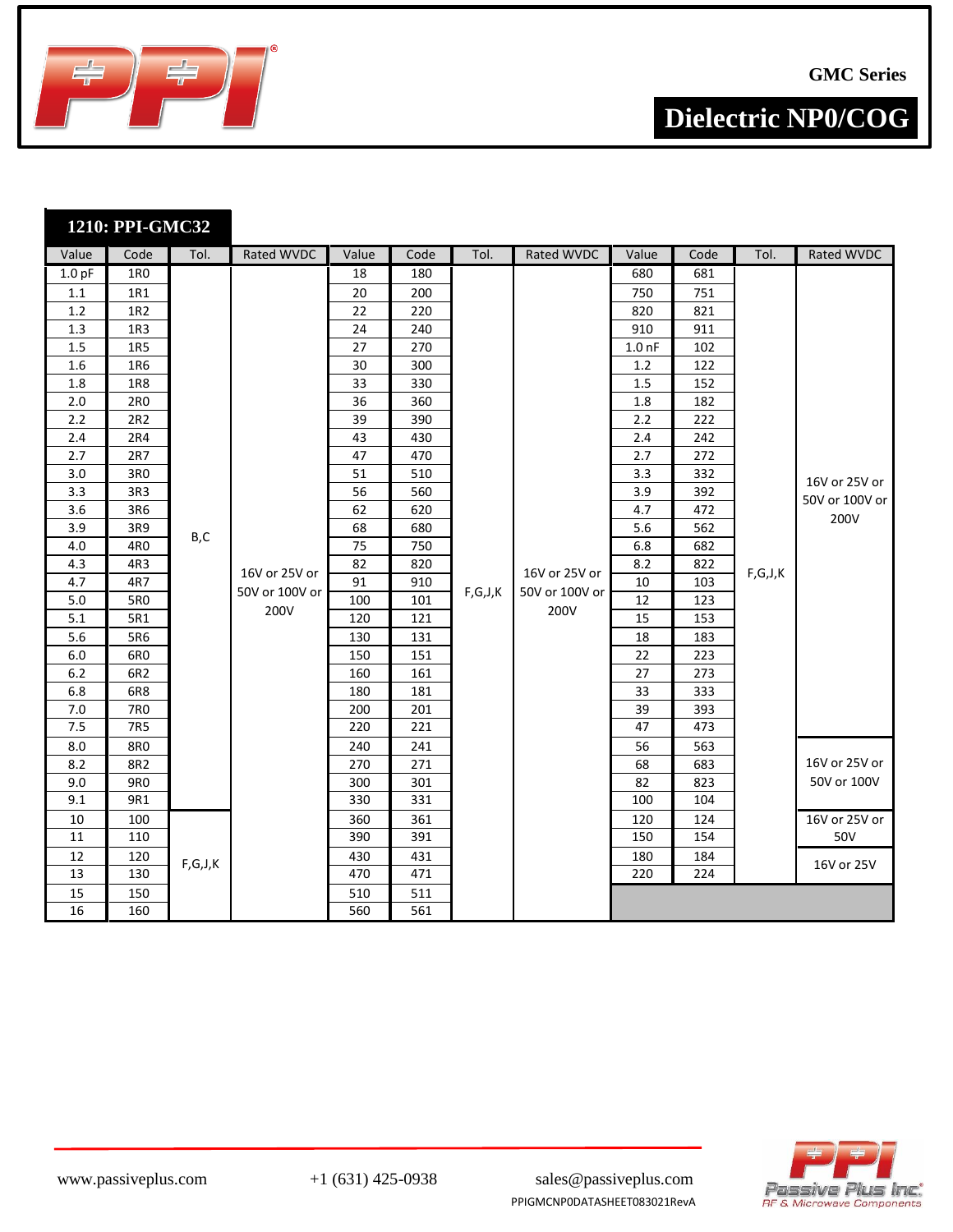

**1808: PPI-GMC40**

**Dielectric NP0/COG**

| Value | Code | Tol.    | Rated WVDC     | Value | Code | Tol.    | Rated WVDC     | Value             | Code | Tol.    | Rated WVDC     |
|-------|------|---------|----------------|-------|------|---------|----------------|-------------------|------|---------|----------------|
| 10 pF | 100  |         |                | 68    | 680  |         |                | 510               | 511  |         |                |
| 11    | 110  |         |                | 75    | 750  |         |                | 560               | 561  |         |                |
| 12    | 120  |         |                | 82    | 820  |         |                | 680               | 681  |         |                |
| 13    | 130  |         |                | 91    | 910  |         |                | 750               | 751  |         |                |
| 15    | 150  |         |                | 100   | 101  |         |                | 820               | 821  |         |                |
| 16    | 160  |         |                | 120   | 121  |         |                | 910               | 911  |         |                |
| 18    | 180  |         |                | 130   | 131  |         |                | 1.0 <sub>nf</sub> | 102  |         |                |
| 20    | 200  |         |                | 150   | 151  |         |                | 1.2               | 122  |         | 50V or 100V or |
| 22    | 220  |         |                | 160   | 161  |         |                | 1.5               | 152  |         | 200V           |
| 24    | 240  | F,G,J,K | 50V or 100V or | 180   | 181  | F,G,J,K | 50V or 100V or | 1.8               | 182  | F,G,J,K |                |
| 27    | 270  |         | 200V           | 200   | 201  |         | 200V           | 2.2               | 222  |         |                |
| 30    | 300  |         |                | 220   | 221  |         |                | 2.4               | 242  |         |                |
| 33    | 330  |         |                | 240   | 241  |         |                | 2.7               | 272  |         |                |
| 36    | 360  |         |                | 270   | 271  |         |                | 3.3               | 332  |         |                |
| 39    | 390  |         |                | 300   | 301  |         |                | 3.9               | 392  |         |                |
| 43    | 430  |         |                | 330   | 331  |         |                | 4.7               | 472  |         |                |
| 47    | 470  |         |                | 360   | 361  |         |                | 5.6               | 562  |         |                |
| 51    | 510  |         |                | 390   | 391  |         |                | 6.8               | 682  |         | 50V or 100V    |
| 56    | 560  |         |                | 430   | 431  |         |                | 8.2               | 822  |         | 50V            |
| 62    | 620  |         |                | 470   | 471  |         |                |                   |      |         |                |





PPIGMCNP0DATASHEET083021RevA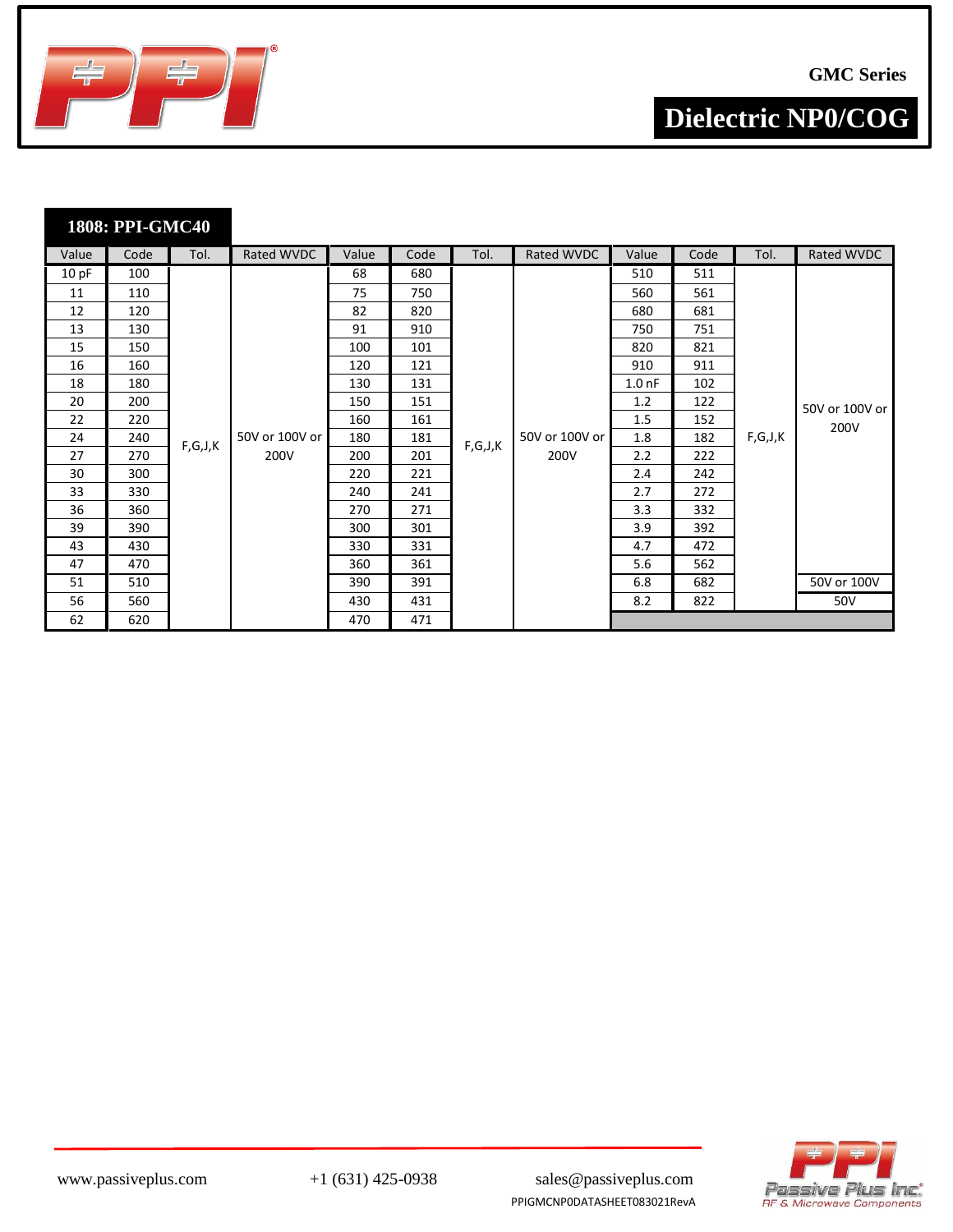

**1812: PPI-GMC43**

**Dielectric NP0/COG**

| Value | Code | Tol.    | Rated WVDC     | Value             | Code | Tol.    | Rated WVDC     | Value | Code | Tol.    | Rated WVDC     |
|-------|------|---------|----------------|-------------------|------|---------|----------------|-------|------|---------|----------------|
| 10 pF | 100  |         |                | 130               | 131  |         |                | 2.7   | 272  |         |                |
| 11    | 110  |         |                | 150               | 151  |         |                | 3.3   | 332  |         |                |
| 12    | 120  |         |                | 160               | 161  |         |                | 3.9   | 392  |         |                |
| 13    | 130  |         |                | 180               | 181  |         |                | 4.7   | 472  |         |                |
| 15    | 150  |         |                | 200               | 201  |         |                | 5.6   | 562  |         |                |
| 16    | 160  |         |                | 220               | 221  |         |                | 6.8   | 682  |         |                |
| 18    | 180  |         |                | 240               | 241  |         |                | 8.2   | 822  |         |                |
| 20    | 200  |         |                | 270               | 271  |         |                | 10    | 103  |         |                |
| 22    | 220  |         |                | 300               | 301  |         |                | 12    | 123  |         |                |
| 24    | 240  |         |                | 330               | 331  |         |                | 15    | 153  |         | 50V or 100V or |
| 27    | 270  |         |                | 360               | 361  |         |                | 18    | 183  |         | 200V           |
| 30    | 300  |         |                | 390               | 391  |         |                | 22    | 223  | F,G,J,K |                |
| 33    | 330  | F,G,J,K | 50V or 100V or | 430               | 431  | F,G,J,K | 50V or 100V or | 27    | 273  |         |                |
| 36    | 360  |         | 200V           | 470               | 471  |         | 200V           | 33    | 333  |         |                |
| 39    | 390  |         |                | 510               | 511  |         |                | 39    | 393  |         |                |
| 43    | 430  |         |                | 560               | 561  |         |                | 47    | 473  |         |                |
| 47    | 470  |         |                | 680               | 681  |         |                | 56    | 563  |         |                |
| 51    | 510  |         |                | 750               | 751  |         |                | 68    | 683  |         |                |
| 56    | 560  |         |                | 820               | 821  |         |                | 82    | 823  |         |                |
| 62    | 620  |         |                | 910               | 911  |         |                | 100   | 104  |         |                |
| 68    | 680  |         |                | 1.0 <sub>nf</sub> | 102  |         |                | 120   | 124  |         | 50V or 100V    |
| 75    | 750  |         |                | 1.2               | 122  |         |                | 150   | 154  |         |                |
| 82    | 820  |         |                | 1.5               | 152  |         |                | 180   | 184  |         |                |
| 91    | 910  |         |                | 1.8               | 182  |         |                | 220   | 224  |         | 50V            |
| 100   | 101  |         |                | 2.2               | 222  |         |                |       |      |         |                |
| 120   | 121  |         |                | 2.4               | 242  |         |                |       |      |         |                |



PPIGMCNP0DATASHEET083021RevA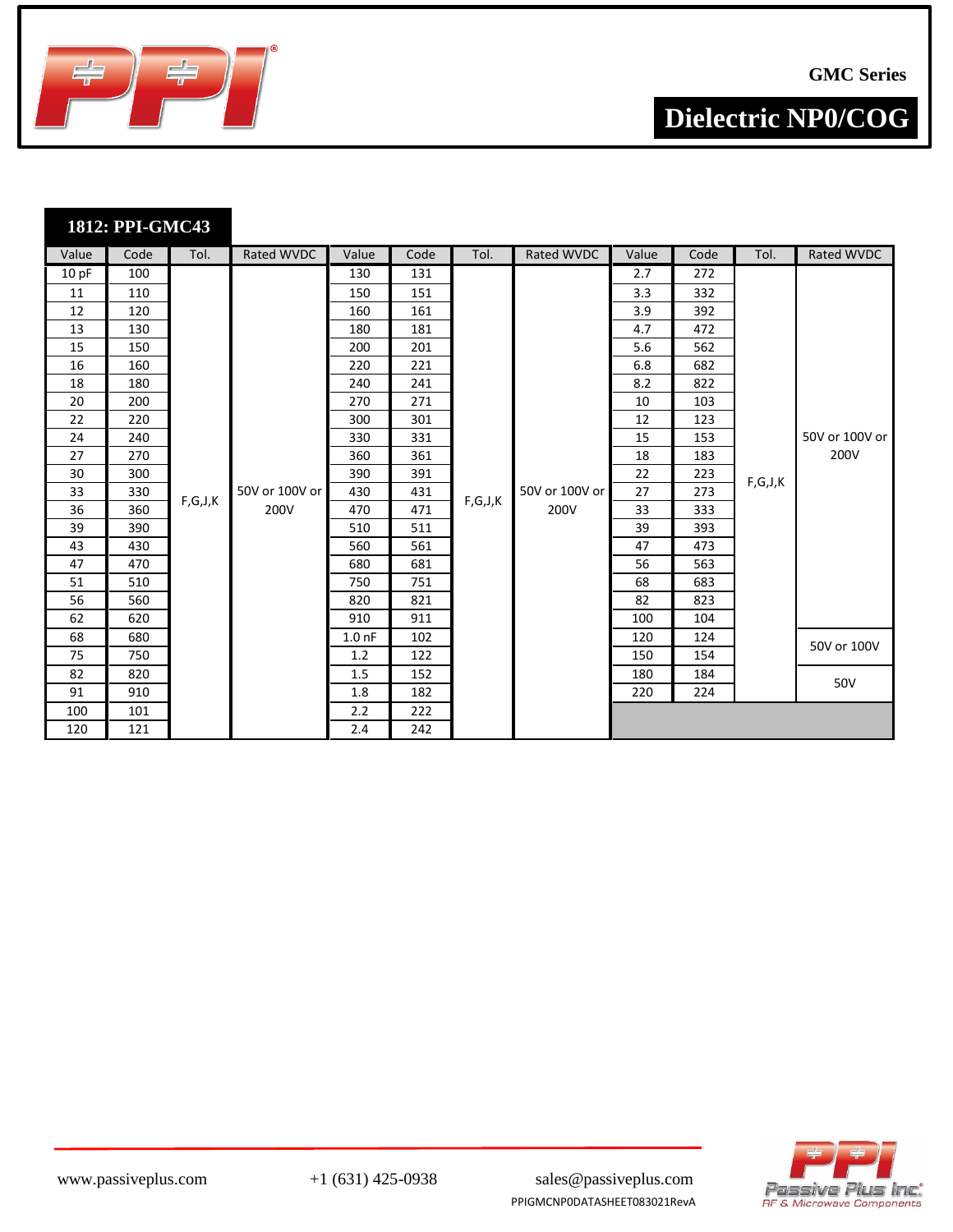

|  | 1825: PPI-GMC45 |
|--|-----------------|
|  |                 |

| Value | Code | Tol.    | Rated WVDC     | Value             | Code | Tol.    | Rated WVDC     | Value | Code | Tol.                                                | Rated WVDC     |
|-------|------|---------|----------------|-------------------|------|---------|----------------|-------|------|-----------------------------------------------------|----------------|
| 10 pF | 100  |         |                | 100               | 101  |         |                | 1.5   | 152  |                                                     |                |
| 11    | 110  |         |                | 120               | 121  |         |                | 1.8   | 182  |                                                     |                |
| 12    | 120  |         |                | 130               | 131  |         |                | 2.2   | 222  |                                                     |                |
| 13    | 130  |         |                | 150               | 151  |         |                | 2.4   | 242  |                                                     |                |
| 15    | 150  |         |                | 160               | 161  |         |                | 2.7   | 272  |                                                     |                |
| 16    | 160  |         |                | 180               | 181  |         |                | 3.3   | 332  |                                                     |                |
| 18    | 180  |         |                | 200               | 201  |         |                | 3.9   | 392  |                                                     | 50V or 100V or |
| 20    | 200  |         |                | 220               | 221  |         |                | 4.7   | 472  |                                                     | 200V           |
| 22    | 220  |         |                | 240               | 241  |         |                | 5.6   | 562  |                                                     |                |
| 24    | 240  |         |                | 270               | 271  |         |                | 6.8   | 682  |                                                     |                |
| 27    | 270  |         |                | 300               | 301  |         |                | 8.2   | 822  |                                                     |                |
| 30    | 300  | F,G,J,K | 50V or 100V or | 330               | 331  | F,G,J,K | 50V or 100V or | 10    | 103  | $\mathsf{F} , \mathsf{G} , \mathsf{J} , \mathsf{K}$ |                |
| 33    | 330  |         | 200V           | 360               | 361  |         | 200V           | 12    | 123  |                                                     |                |
| 36    | 360  |         |                | 390               | 391  |         |                | 15    | 153  |                                                     |                |
| 39    | 390  |         |                | 430               | 431  |         |                | 18    | 183  |                                                     |                |
| 43    | 430  |         |                | 470               | 471  |         |                | 22    | 223  |                                                     |                |
| 47    | 470  |         |                | 510               | 511  |         |                | 27    | 273  |                                                     |                |
| 51    | 510  |         |                | 560               | 561  |         |                | 33    | 333  |                                                     |                |
| 56    | 560  |         |                | 680               | 681  |         |                | 39    | 393  |                                                     |                |
| 62    | 620  |         |                | 750               | 751  |         |                | 47    | 473  |                                                     | 50V or 100V    |
| 68    | 680  |         |                | 820               | 821  |         |                | 56    | 563  |                                                     |                |
| 75    | 750  |         |                | 910               | 911  |         |                | 68    | 683  |                                                     |                |
| 82    | 820  |         |                | 1.0 <sub>nf</sub> | 102  |         |                | 82    | 823  |                                                     |                |
| 91    | 910  |         |                | 1.2               | 122  |         |                | 100   | 104  |                                                     |                |

|                   | 2220: PPI-GMC55 |         |                |       |      |         |                |       |      |         |             |
|-------------------|-----------------|---------|----------------|-------|------|---------|----------------|-------|------|---------|-------------|
| Value             | Code            | Tol.    | Rated WVDC     | Value | Code | Tol.    | Rated WVDC     | Value | Code | Tol.    | Rated WVDC  |
| 270 pF            | 271             |         |                | 1.8   | 182  |         |                | 33    | 333  |         |             |
| 300               | 301             |         |                | 2.2   | 222  |         |                | 39    | 393  |         |             |
| 330               | 331             |         |                | 2.4   | 242  |         |                | 47    | 473  |         |             |
| 360               | 361             |         |                | 2.7   | 272  |         |                | 56    | 563  |         |             |
| 390               | 391             |         |                | 3.3   | 332  |         |                | 68    | 683  |         |             |
| 430               | 431             |         |                | 3.9   | 392  |         | 50V or 100V or | 82    | 823  |         |             |
| 470               | 471             |         |                | 4.7   | 472  |         | 200V           | 100   | 104  | F,G,J,K | 50V or 100V |
| 510               | 511             |         | 50V or 100V or | 5.6   | 562  |         |                | 120   | 124  |         |             |
| 560               | 561             | F,G,J,K | 200V           | 6.8   | 682  | F,G,J,K |                | 150   | 154  |         |             |
| 680               | 681             |         |                | 8.2   | 822  |         |                | 180   | 184  |         |             |
| 750               | 751             |         |                | 10    | 103  |         |                | 220   | 224  |         |             |
| 820               | 821             |         |                | 12    | 123  |         |                | 270   | 274  |         |             |
| 910               | 911             |         |                | 15    | 153  |         |                | 330   | 334  |         |             |
| 1.0 <sub>nf</sub> | 102             |         |                | 18    | 183  |         | 50V or 100V    | 470   | 474  |         | 50V         |
| 1.2               | 122             |         |                | 22    | 223  |         |                |       |      |         |             |
| 1.5               | 152             |         |                | 27    | 273  |         |                |       |      |         |             |

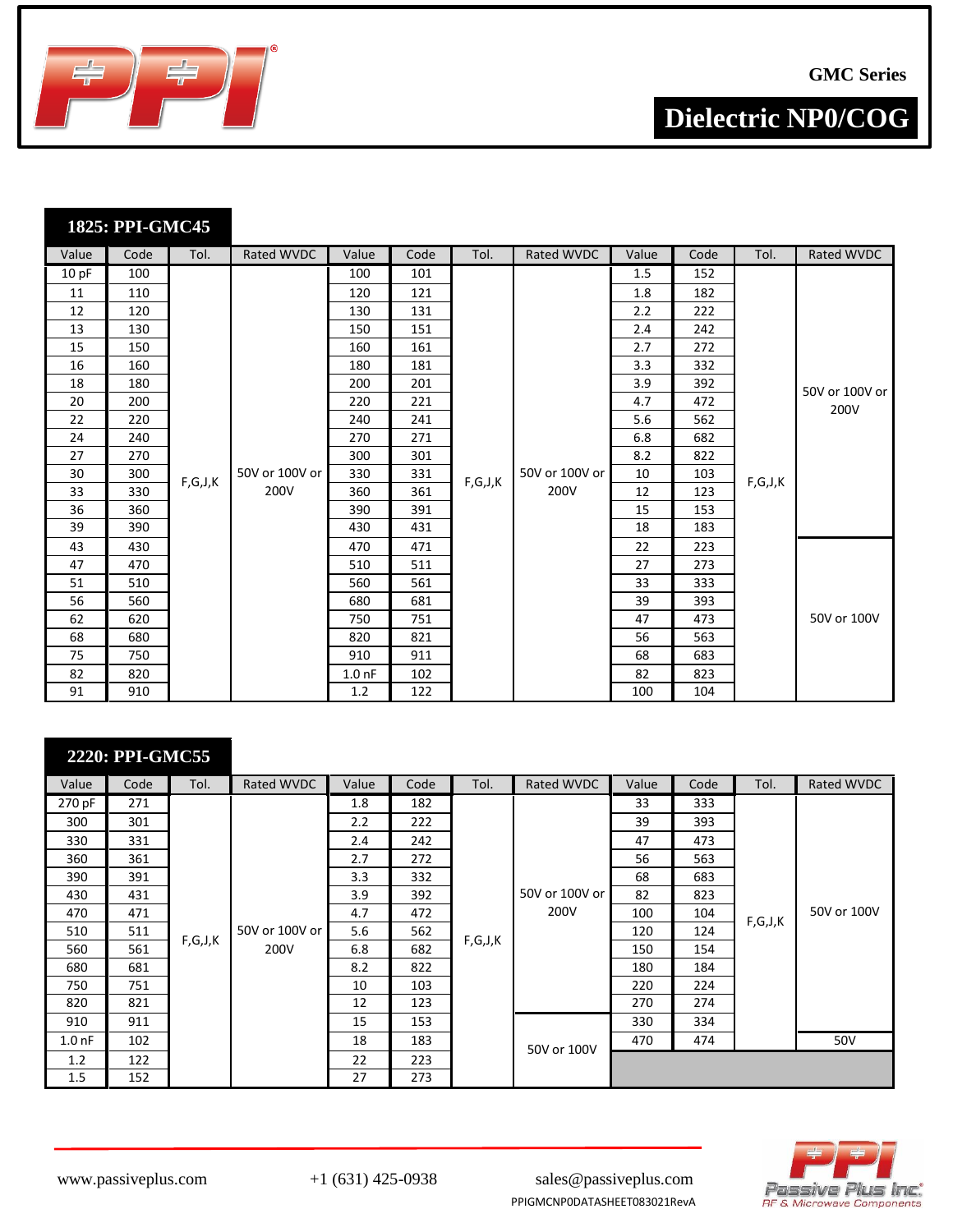

| 2225: PPI-GMC57 |  |  |
|-----------------|--|--|
|                 |  |  |
|                 |  |  |

| Value  | Code | Tol.    | Rated WVDC       | Value     | Code | Tol.    | Rated WVDC     | Value | Code | Tol.    | Rated WVDC     |
|--------|------|---------|------------------|-----------|------|---------|----------------|-------|------|---------|----------------|
| 270 pF | 271  |         |                  | $1.00$ nF | 102  |         |                | 10    | 103  |         |                |
| 300    | 301  |         |                  | 1.2       | 122  |         |                | 12    | 123  |         |                |
| 330    | 331  |         |                  | 1.5       | 152  |         |                | 15    | 153  |         | 50V or 100V or |
| 360    | 361  |         |                  | 1.8       | 182  |         |                | 18    | 183  |         | 200V           |
| 390    | 391  |         |                  | 2.2       | 222  |         |                | 22    | 223  |         |                |
| 430    | 431  |         | 50V or 100V or l | 2.4       | 242  |         | 50V or 100V or | 27    | 273  | F,G,J,K |                |
| 470    | 471  | F,G,J,K | 200V             | 2.7       | 272  | F,G,J,K | 200V           | 33    | 333  |         |                |
| 510    | 511  |         |                  | 3.3       | 332  |         |                | 39    | 393  |         | 50V or 100V    |
| 560    | 561  |         |                  | 3.9       | 392  |         |                | 47    | 473  |         |                |
| 680    | 681  |         |                  | 4.7       | 472  |         |                | 56    | 563  |         | 50V            |
| 750    | 751  |         |                  | 5.6       | 562  |         |                | 68    | 683  |         |                |
| 820    | 821  |         |                  | 6.8       | 682  |         |                | 82    | 823  |         |                |
| 910    | 911  |         |                  | 8.2       | 822  |         |                |       |      |         |                |



PPIGMCNP0DATASHEET083021RevA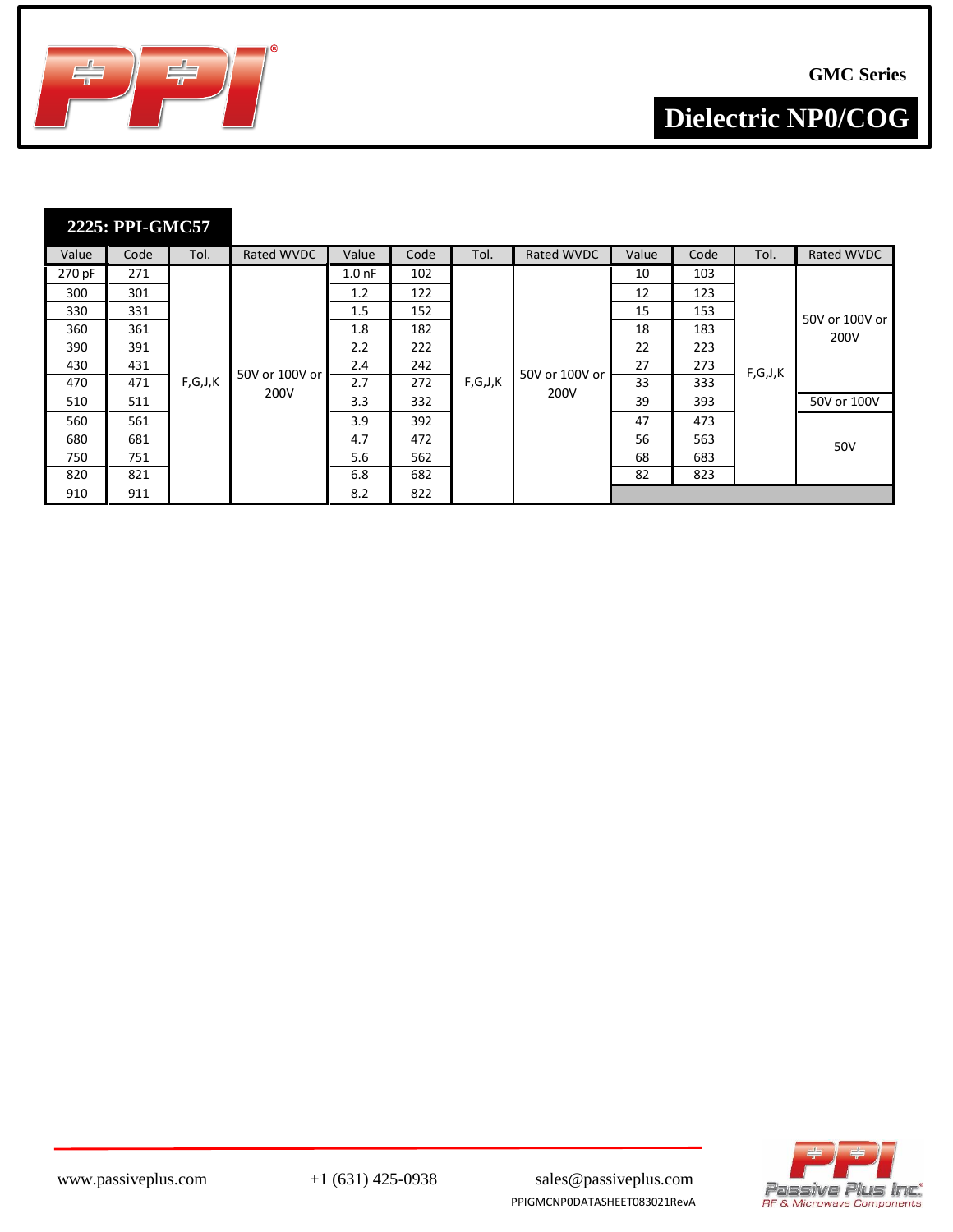

### $\div$  Packaging

| Size        |                        | Code |                           | Description |  |  |
|-------------|------------------------|------|---------------------------|-------------|--|--|
|             |                        | D    | G                         | Q           |  |  |
|             | <i>Oty per 7" Reel</i> |      | $Q$ ty per $10/13$ " Reel |             |  |  |
| 01005       | 20K                    | 50K  |                           |             |  |  |
| 0201        | 10K/15K                | 50K  |                           |             |  |  |
| 0402        | 10K                    | 40K  | 50K                       |             |  |  |
| 0603        | 4Κ                     | 10K  | 15K                       |             |  |  |
| 0805        | 2K, 3K, 4K             | 10K  | 15K                       | 20K         |  |  |
| 1206        | 2K, 3K, 4K             | 10K  | 15K                       | 20K         |  |  |
| <b>1210</b> | 500,1K, 2K, 3K         | 4К   | 8K                        |             |  |  |
| 1808        | 1K, 2K, 3K             |      |                           |             |  |  |
| 1812        | 500, 1K                | 3K   |                           |             |  |  |
| 1825        | 500, 1K                |      |                           |             |  |  |
| 2220        | 500, 1K                |      |                           |             |  |  |
| 2225        | 500, 750               |      |                           |             |  |  |

### **Tape & Reel Specifications**



Cardboard carrier tape for EIA case sizes: 01005, 0201, 0402, 0603, 0805, 1206

|             |                                                   |       |           |                |   |       |                                                                                                                                                |       |         |                |                |   | Unit: mm |
|-------------|---------------------------------------------------|-------|-----------|----------------|---|-------|------------------------------------------------------------------------------------------------------------------------------------------------|-------|---------|----------------|----------------|---|----------|
| <b>Size</b> | $A_0$                                             | $B_0$ | Т         | $\mathbf{K}_0$ | W | $P_0$ | 10XP <sub>0</sub>                                                                                                                              | $P_1$ | $P_{2}$ | D <sub>0</sub> | $\mathbf{D}_1$ | E | F        |
|             |                                                   |       |           |                |   |       | 01005 0.25 ± 0.04 0.45 ± 0.04 0.36 ± 0.05 * 8.00 ± 0.30 4.00 ± 0.10 40.00 ± 0.10 2.00 ± 0.05 2.00 ± 0.05 1.50 ± 0.10 * 1.75 ± 0.10 3.50 ± 0.05 |       |         |                |                |   |          |
|             | 0201 $0.39 \pm 0.07$ $0.69 \pm 0.07$ <0.50        |       |           |                |   |       | * $8.00 \pm 0.10$ $4.00 \pm 0.10$ $40.00 \pm 0.10$ $2.00 \pm 0.05$ $2.00 \pm 0.05$ $1.55 \pm 0.05$ * $1.75 \pm 0.05$ $3.50 \pm 0.05$           |       |         |                |                |   |          |
|             | <b>0402</b> $0.70 \pm 0.20$ 1.20 $\pm 0.20$       |       | < 0.80    |                |   |       | * $8.00 \pm 0.10$ $4.00 \pm 0.10$ $40.00 \pm 0.10$ $2.00 \pm 0.05$ $2.00 \pm 0.05$ $1.55 \pm 0.05$ * $1.75 \pm 0.05$ $3.50 \pm 0.05$           |       |         |                |                |   |          |
|             | <b>0603</b> 1.10 $\pm$ 0.20 1.90 $\pm$ 0.20 <1.20 |       |           |                |   |       | * $8.00 \pm 0.10$ $4.00 \pm 0.10$ $40.00 \pm 0.10$ $2.00 \pm 0.05$ $2.00 \pm 0.05$ $1.55 \pm 0.05$ * $1.75 \pm 0.05$ $3.50 \pm 0.05$           |       |         |                |                |   |          |
|             | <b>0805</b> $1.65 \pm 0.202.40 \pm 0.20$          |       | ${<}1.30$ |                |   |       | * $8.00 \pm 0.10$ $4.00 \pm 0.10$ $40.00 \pm 0.10$ $2.00 \pm 0.05$ $2.00 \pm 0.05$ $1.55 \pm 0.05$ * $1.75 \pm 0.05$ $3.50 \pm 0.05$           |       |         |                |                |   |          |
|             | <b>1206</b> $2.00 \pm 0.2033.60 \pm 0.20$         |       | ${<}1.30$ |                |   |       | * $8.00 \pm 0.10$ $4.00 \pm 0.10$ $40.00 \pm 0.10$ $2.00 \pm 0.05$ $2.00 \pm 0.05$ $1.55 \pm 0.05$ * $1.75 \pm 0.05$ $3.50 \pm 0.05$           |       |         |                |                |   |          |

PPIGMCNP0DATASHEET083021RevA



**GMC Series**